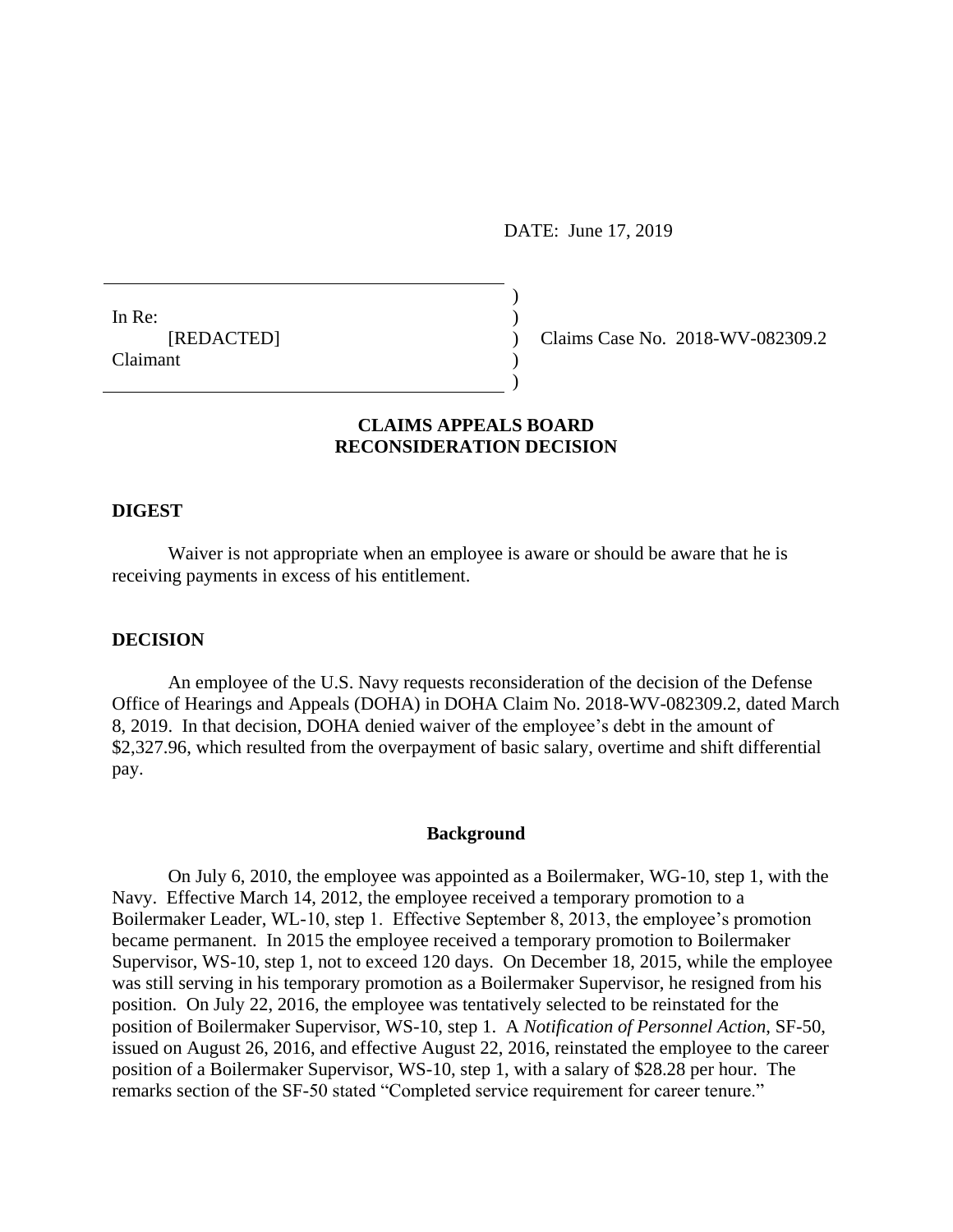However, it was later determined that since the employee had previously only held a temporary supervisory position, he was not entitled to reinstatement in a permanent supervisory position. An SF-50 issued and effective October 23, 2016, corrected the employee's position from a Boilermaker Supervisor, WS-10, step 1, to a Boilermaker Leader, WL-10, step 3, with a salary of \$25.93 per hour. However, the employee continued to be erroneously paid \$28.28 per hour as a Boilermaker Supervisor, WS-10, step 1. As a result of the employee's erroneous hiring, the employee was overpaid \$2,327.96 during the period August 22, 2016, through February 4, 2017.

The employee requested waiver of the debt on August 25, 2017. On his DD Form 2789, *Waiver/Remission of Indebtedness Application*, in answer to the question, "State the date and how you first became aware of debt or erroneous payment?" the employee responded, "HRO notified me that I may have been erroneously reinstated in September 2016, but they were researching ways to correct my hire." Also on the DD Form 2789, in answer to the question, "If you were aware of debt or erroneous payment, explain the actions you took to correct situation?" the employee responded, "I have been waiting on HRO to determine if they would be able to correct my hiring action. In February 2017 they notified me that they were not able to correct my hiring action and I would be indebted." In response to why the employee was requesting waiver, he stated that he is not aware of Human Resources rules and regulations regarding reinstatements, and was not responsible for his incorrect appointment.

The Defense Finance and Accounting Service (DFAS) originally responded to the employee by sending him a letter advising him that his debt issue may be remedied by treating it as a *De Facto* case. However, after DFAS researched the issue and received documentation from the employee's Human Resource Office (HRO), DFAS concluded that the employee's debt should be considered for waiver and not as a *De Facto* case. Although DFAS noted that the employee stated that he was notified in September 2016 by his HRO that he may have been erroneously reinstated but HRO was searching for ways to correct the hiring action, DFAS determined that waiver was appropriate because the employee reasonably relied upon the expertise of HRO to correctly pay him. DFAS found that after the HRO informed him of the error, he waited several months for them to try to rectify the problem, and his HRO did not notify him until February 2017 that they could not correct the hiring error in his favor. Therefore, DFAS recommended our office waive the employee's indebtedness resulting from the erroneous salary payments.

Based on the employee's statement on his waiver application and the record evidence, the DOHA adjudicator declined to follow the recommendation of DFAS and denied waiver of the erroneous salary payments. The adjudicator cited the employee's statements on the DD Form 2789, and concluded that the employee was on notice that his reinstatement was potentially erroneous in September 2016 when he was advised of the issue by his HRO. The adjudicator also acknowledged that the employee may have been told by his HRO in September 2016 that they were researching ways to correct the hiring action. However, the adjudicator further noted that the employee was sent an email by his HRO on November 17, 2016, explaining that based on their prior conversation, the employee's reinstatement had to be to a Boilermaker Leader, WL-10, step 3, at the salary of \$25.93 per hour, with the effective date of August 22, 2016. His HRO also advised him at that time that he would be placed in debt for the overpayment of salary he received as a Boilermaker Supervisor. However, his HRO would assist him with requesting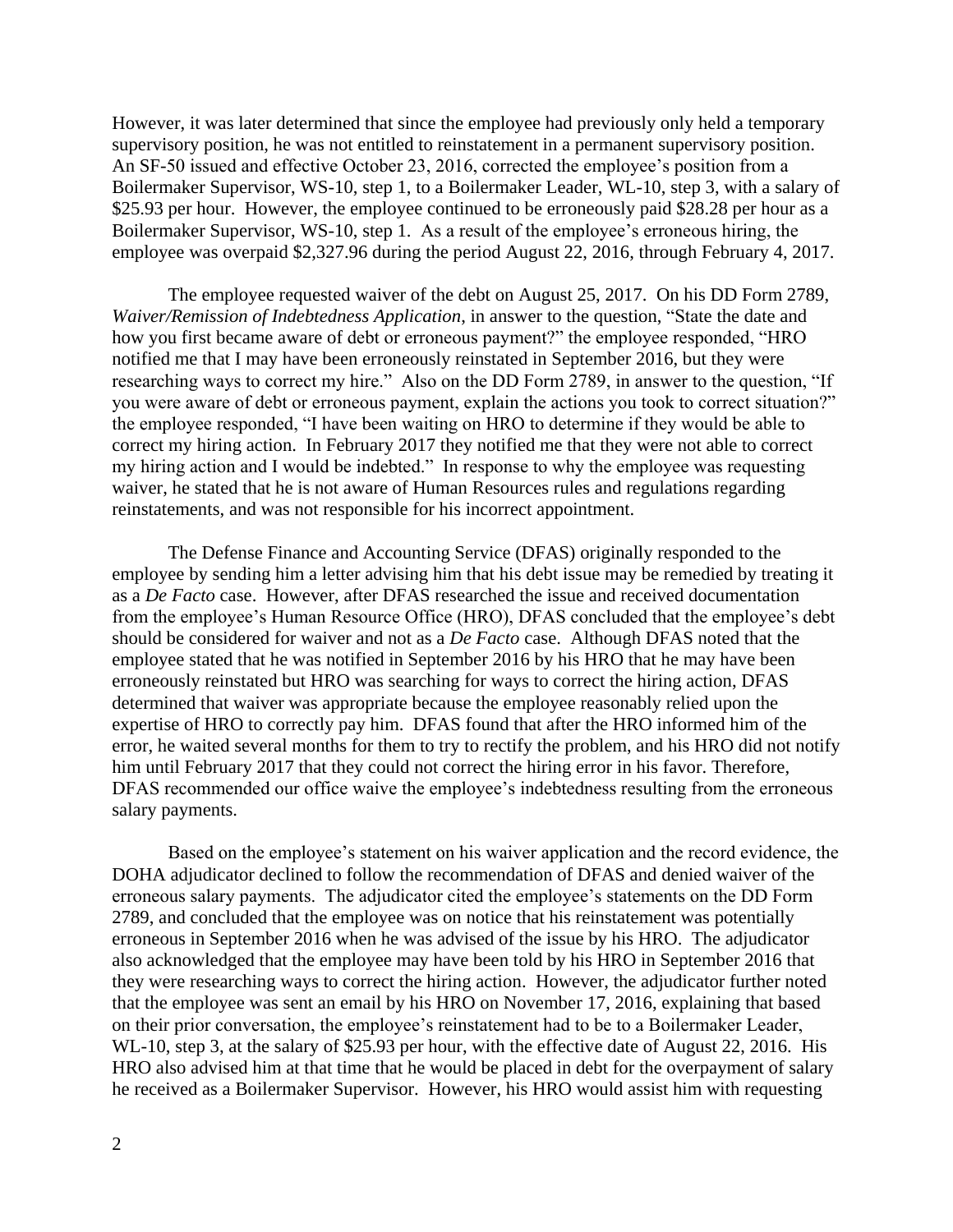waiver of the indebtedness. Therefore, the adjudicator found that since the employee was aware of a potential error in his salary in September 206, he should have held the erroneous funds for eventual repayment.

In his reconsideration request, the employee states that he was relying upon the HRO to fix the hiring error, and that he was not aware he was being paid incorrectly or that management was not going to correct the error. The employee states that he was notified by his HRO on November 17, 2016, that he was ineligible for the reinstatement as a Boilermaker Supervisor, WS-10, step 1, because he did not hold it permanently before he resigned in December 2015. He states that he had many conversations with his HRO and was told that HRO was trying to find a way to legally hire him into the position as a WS-10, step 1. He states that he did not receive final confirmation that the hiring action would be changed to a Boilermaker Leader, WL-10, until he was notified on February 2, 2017. He states he was being utilized by management in a supervisory capacity and told he was needed in that capacity. He attaches e-mails from his HRO and supervisory reports he submitted for the period in question.

#### **Discussion**

Under 5 U.S.C. § 5584, we have the authority to waive collection of erroneous payments of salary an employee received if collection would be against equity and good conscience and not in the best interests of the United States. The fact that an erroneous payment is solely the result of an administrative error or mistake on the part of the government is not sufficient basis in and of itself for granting waiver. *See* Department of Defense Instruction (Instruction) 1340.23 (February 14, 2006) ¶ E4.1.3. Waiver is not appropriate when a recipient knows, or reasonably should know, that a payment is erroneous. The recipient has a duty to notify an appropriate official and to set aside the funds for eventual repayment to the government, even if the government fails to act after such notification. *See* Instruction ¶ E4.1.4.

In this case, the DOHA adjudicator relied on the record evidence included in the employee's original waiver request, specifically, the employee's acknowledgement that he was aware of a potential error in his reinstatement in September 2016. Although the employee states that he did not have final confirmation until February 2017 that the hiring action could not be corrected, this does not change the fact that the adjudicator found he was on notice in September 2016 that his reinstatement appointment was incorrect. In his reconsideration request, he does not address his acknowledgement on his waiver application that he was notified of the potential error in September 2016. In addition, on November 17, 2016, he was advised that his reinstatement would be changed to a Boilermaker Leader, WL-10, effective August 22, 2016, and he would be indebted for the amount of salary he received in his supervisory pay grade position. Under the circumstances, since the employee was aware that there was a discrepancy in his appointment and his pay, he should have continued to follow up with his HRO concerning the accuracy of his salary and the possibility of any collection of overpayments. In the meantime, he should have retained any excess amount for possible repayment. Therefore, waiver is not appropriate. *See* DOHA Claims Case No. 2018-CL-103004.2 (May 6, 2019); DOHA Claims Case No. 2017-WV-022302.2 (January 11, 2018); DOHA Claims Case No. 2012- WV-121006.2 (February 26, 2013); and DOHA Claims Case No. 06112735 (December 6, 2006).